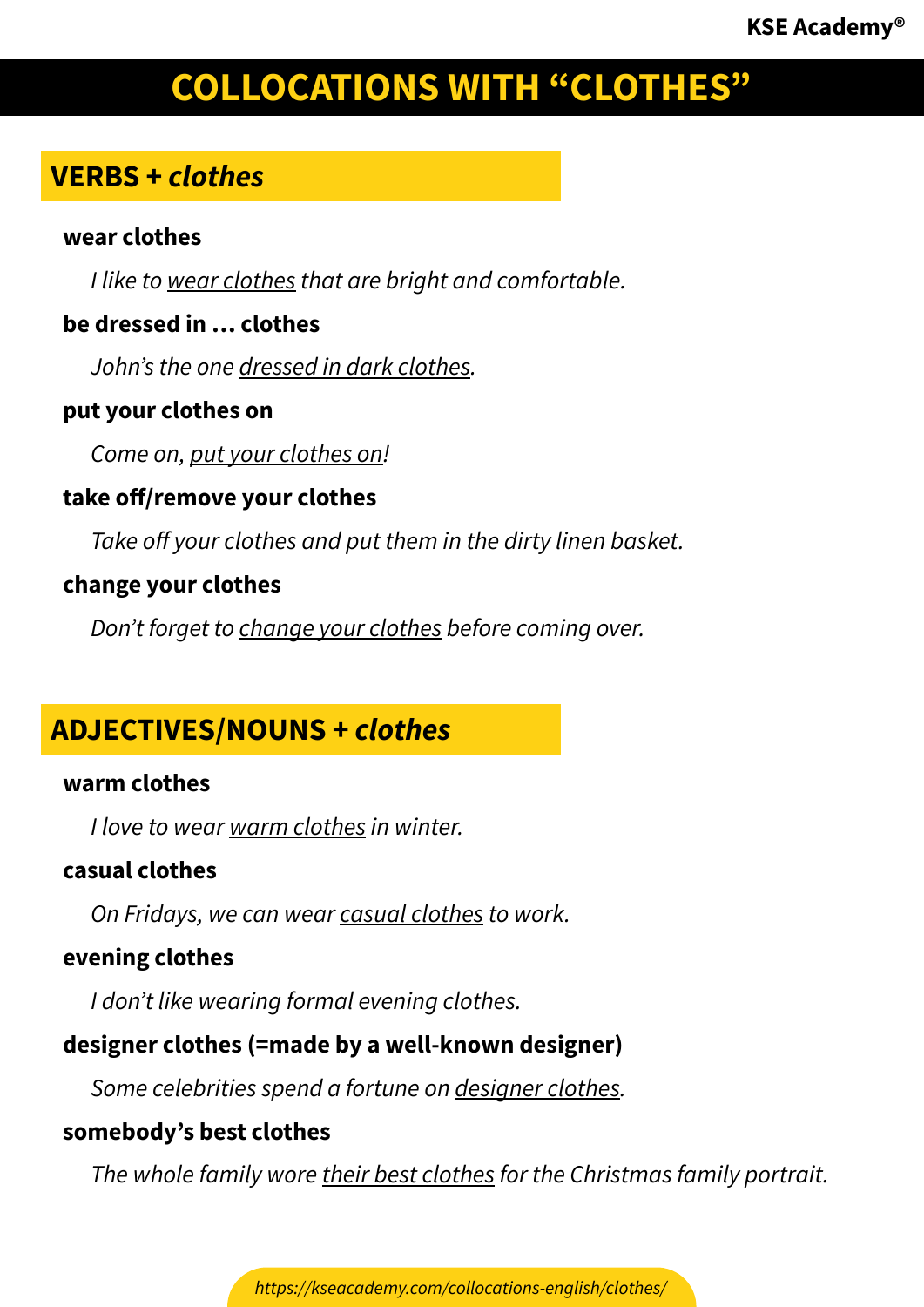# **COLLOCATIONS WITH "CLOTHES"**

# **ADJECTIVES/NOUNS +** *clothes*

#### **formal clothes**

*It's usually recommended to wear formal clothes to an interview.*

#### **school/work clothes**

*She was so exhausted that she went to bed in her work clothes.*

#### **sports clothes**

*Sports clothes and tennis shoes for clay courts are mandatory.*

#### **ordinary/everyday clothes**

*I don't have anything fancy, just ordinary clothes.*

#### **civilian clothes (=ordinary clothes rather than a military uniform)**

*The General was at the reception in civilian clothes.*

#### **baby clothes**

*That shop has a wide selection of baby clothes.*

## **maternity clothes (=for women who are having a baby)**

*Pregnant women often need maternity clothes to feel comfortable.*

#### **winter/summer clothes**

*Do you summer clothes from last year still fit you?*

## **plain clothes (=ordinary clothes when worn by police)**

*There were a few police officers in plain clothes in the square.*

#### **clean clothes**

*I love the smell of clean clothes.*

## **dry clothes**

*After the pool, change into some dry clothes or you'll catch a cold.*

*https://kseacademy.com/collocations-english/clothes/*